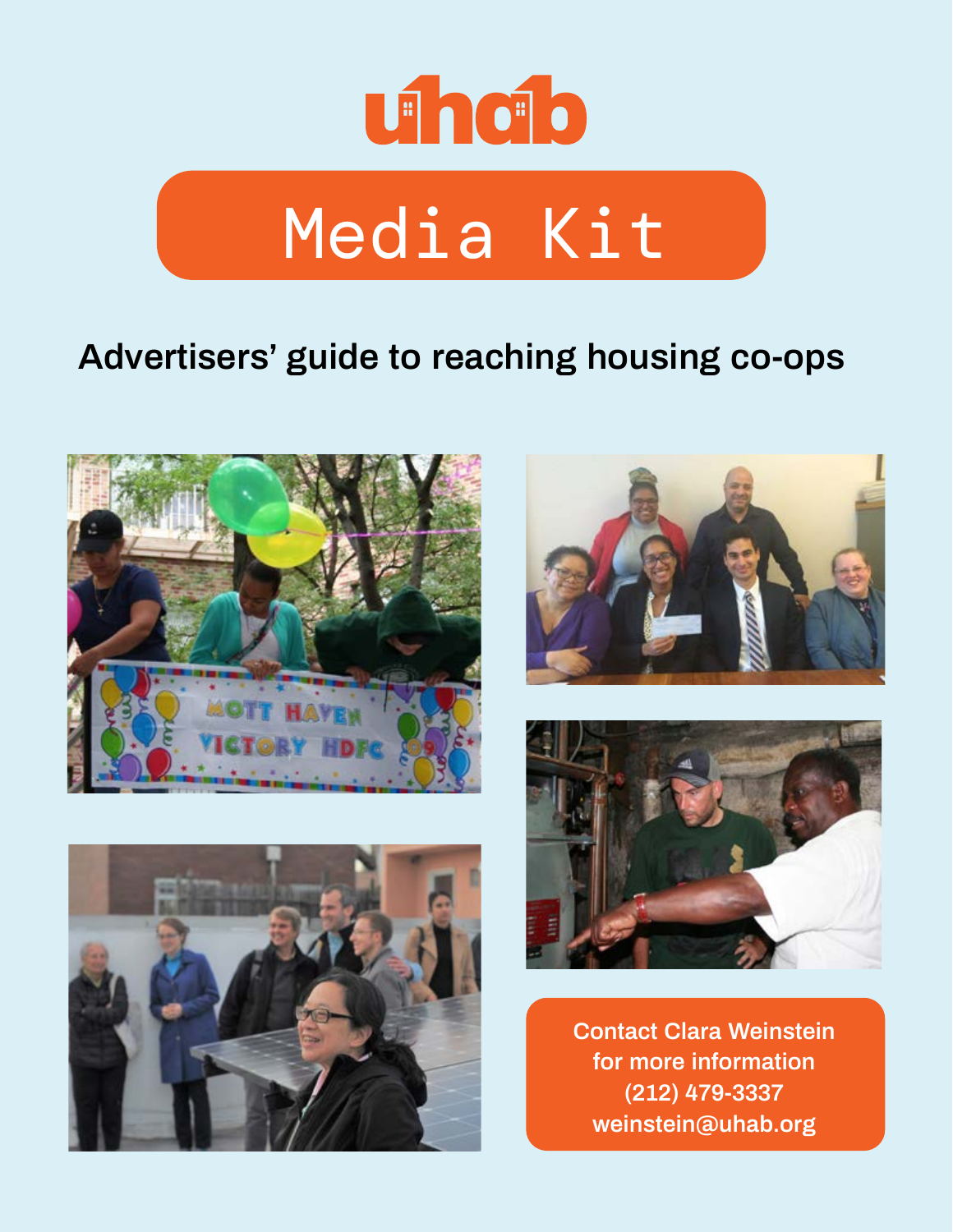#### Our Work

**UHAB | The Urban Homesteading Assistance Board is an affordable housing nonprofit that creates, strengthens and guides tenant organizations and limited-equity co-ops.**

**UHAB has been a trusted resource for residents across the city since 1973.** 

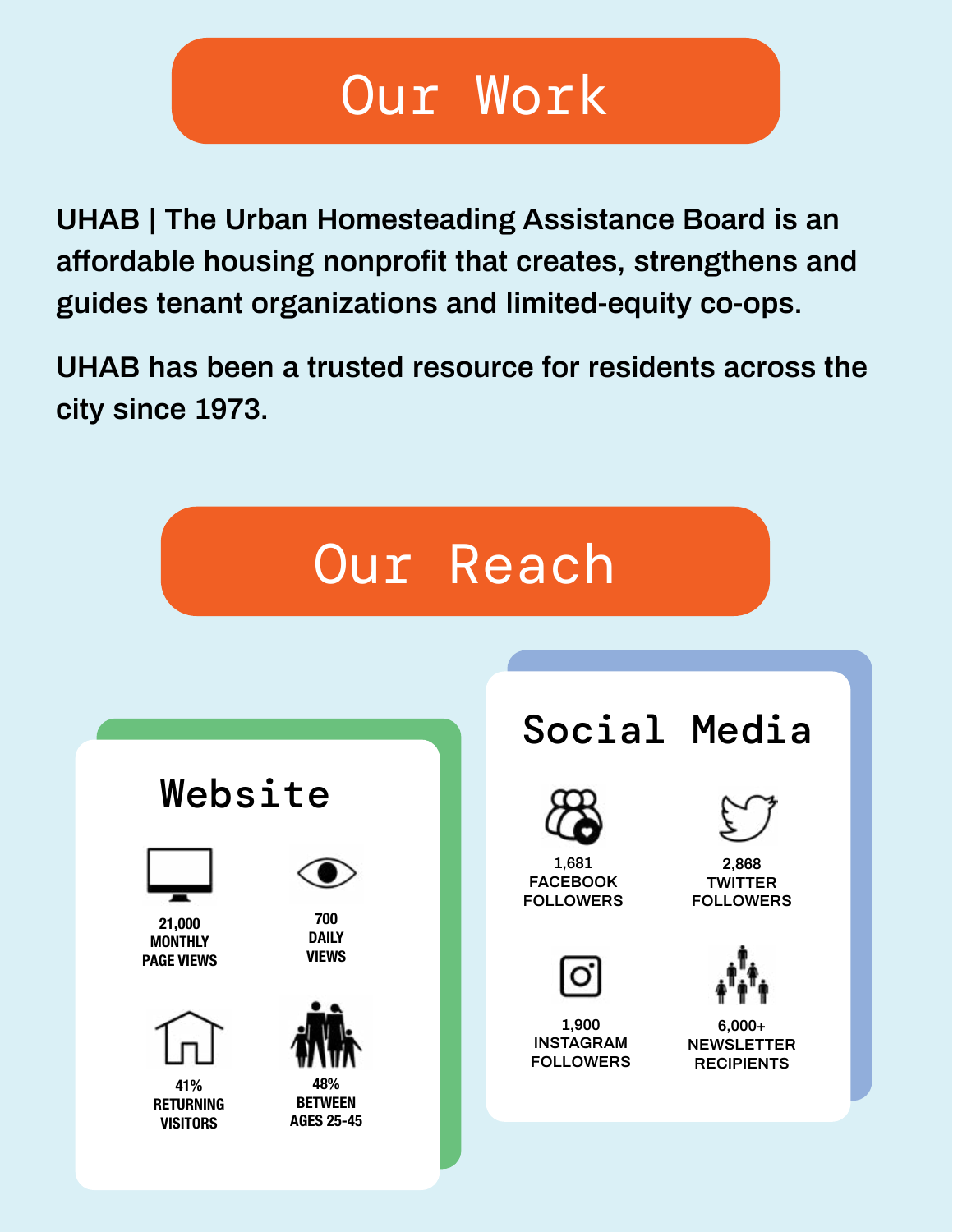# Our Audience

**We work primarily with HDFC co-ops, a type of limited-equity co-op unique to New York City.** Over nearly 50 years, we've worked with almost every HDFC in New York City.





**The average HDFC is home to 20 households.**

**Most HDFC residents make below 80% of area median income.**

We also work with **Mitchell-Lama co-ops** and **market rate co-ops.** There are around 45,400 units of Mitchell-Lama cooperative housing in New York City.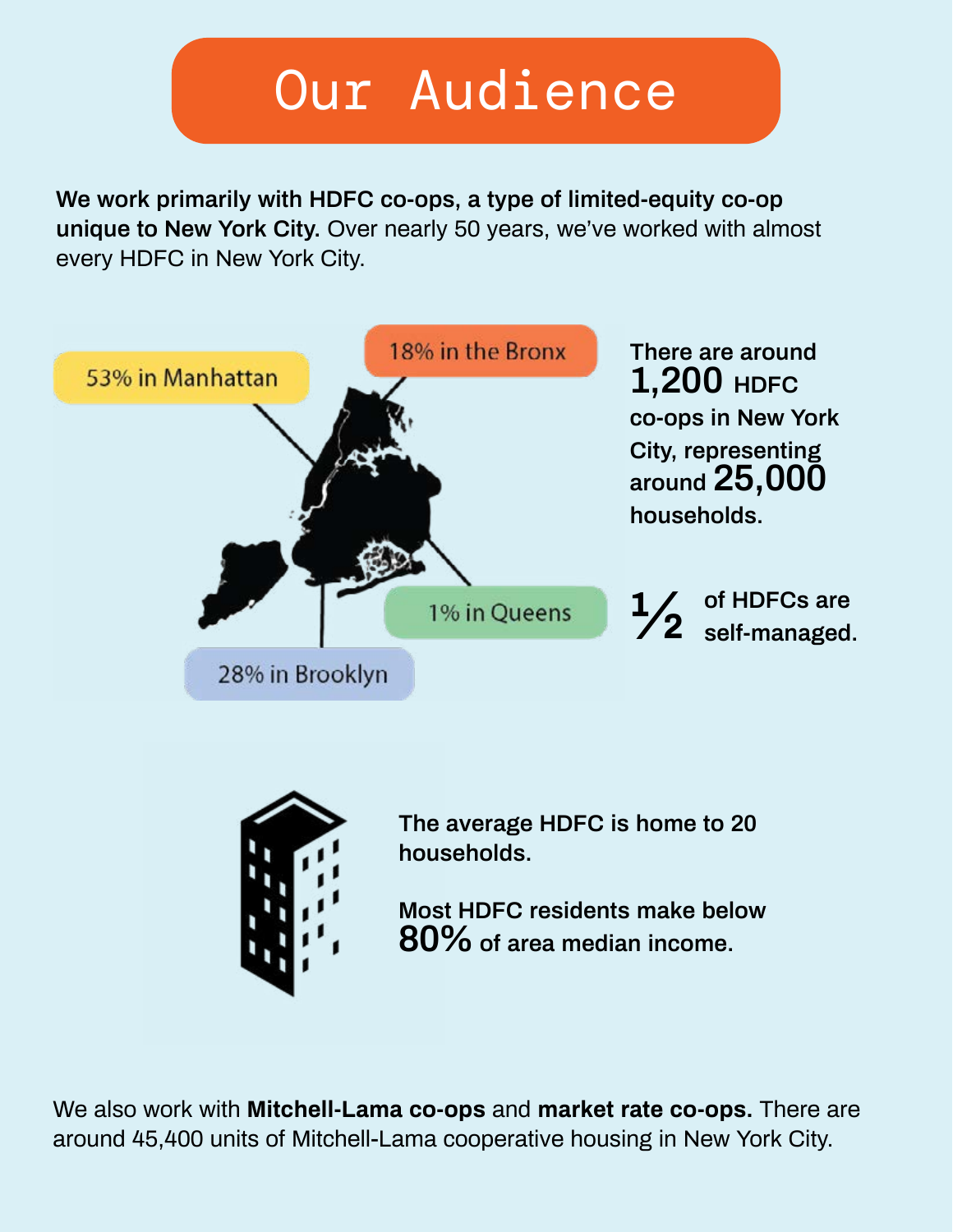### Our Advertisers

**The co-ops we work with are constantly looking for reliable, professional services to help their housing run smoothly. That's where you come in. From managers to roofers to lawyers, advertisers rely on UHAB to get the word out to co-ops across the city.**

| <b>HDFCs are looking for:</b>        |                         |  |  |  |  |
|--------------------------------------|-------------------------|--|--|--|--|
| <b>Accountants</b>                   | <b>HVAC</b> technicians |  |  |  |  |
| <b>Appraisers</b>                    | <b>Handymen</b>         |  |  |  |  |
| <b>Architects</b>                    | Lawyers                 |  |  |  |  |
| <b>Contractors</b>                   | <b>Lenders</b>          |  |  |  |  |
| <b>Community-based organizations</b> | Locksmiths              |  |  |  |  |
| <b>Electricians</b>                  | <b>Managers</b>         |  |  |  |  |
| <b>Energy Consultants</b>            | <b>Plumbers</b>         |  |  |  |  |
| <b>Engineers</b>                     | Water management        |  |  |  |  |
| <b>Exterminators</b>                 | And more!               |  |  |  |  |
|                                      |                         |  |  |  |  |

**Contact Clara Weinstein at (212) 479-3337 or weinstein@uhab.org for our rate card.**

**Worker-owned or small business? Ask about our solidarity rates!**

*As New York City's oldest and largest nonprofit dedicated to limited-equity co-ops, our primary concern is their ongoing affordability and stability. We reserve the right to refuse sponsors that do not support our mission.*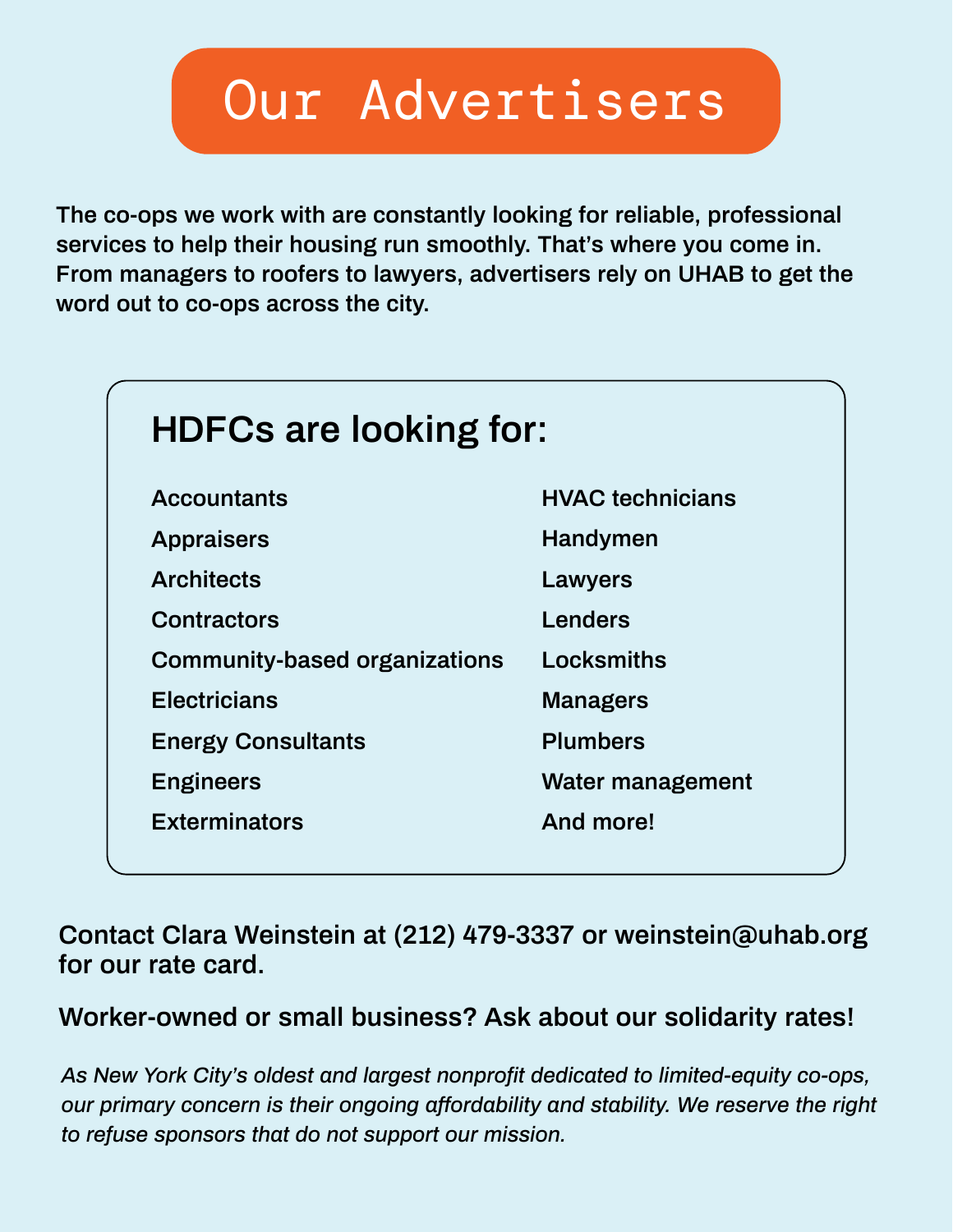# Web Advertisements

Our vendor directory has been a trusted community resource for over 20 years. Co-op decision makers visit our online database of hundreds of vendors to find professional services of all kinds.

The newest version of our vendor directory gives co-op residents the ability to filter by language, HDFC experience, and more.

A sidebar ad comes with the ability to customize your individual page in the vendor directory to speak directly to HDFC residents through a credible community resource.

#### **Vendor Directory Main Page**

| Vendor Directory | Resource Library<br>HDFC Help                                                          |                         |                      |                      | What are you looking for?                                     | $\alpha$ |
|------------------|----------------------------------------------------------------------------------------|-------------------------|----------------------|----------------------|---------------------------------------------------------------|----------|
| uhab             |                                                                                        | About Us                | Our Work             | <b>Get Involved</b>  | Calendar                                                      | Donate   |
|                  |                                                                                        | <b>Vendor Directory</b> |                      |                      |                                                               |          |
|                  | Want to recommend a vendor? Fill out this form or contact Clara at weinstein@uhab.org. |                         |                      |                      |                                                               |          |
|                  |                                                                                        | Visit the old vendor di |                      | <b>Logo or Photo</b> |                                                               |          |
| Type of Business |                                                                                        | Boroughs                |                      | 860 x 500 pixels     |                                                               |          |
| Select.          |                                                                                        | Select                  |                      | ч                    |                                                               |          |
| UHAB Service     | Worker Co-ops (44)                                                                     |                         |                      |                      | <b>REAL ESTATE SERVICES</b><br>Veritas Property<br>Management |          |
| Viewing          | 70 results found with 0 filters applied                                                |                         | <b>Business Name</b> |                      |                                                               |          |
| Type             | Firm                                                                                   |                         | Location             |                      | <b>MIDAS PROPERTY MANAGEMENT</b>                              |          |
|                  | 786 Contracting Inc.                                                                   |                         | Manhattan            |                      | <b>Midas Property</b><br>Management                           |          |
| Type             | Firm                                                                                   |                         | Location             |                      |                                                               |          |
| Hardware         | <b>JAD Corporation of America</b>                                                      |                         | Manhattan            |                      |                                                               |          |

П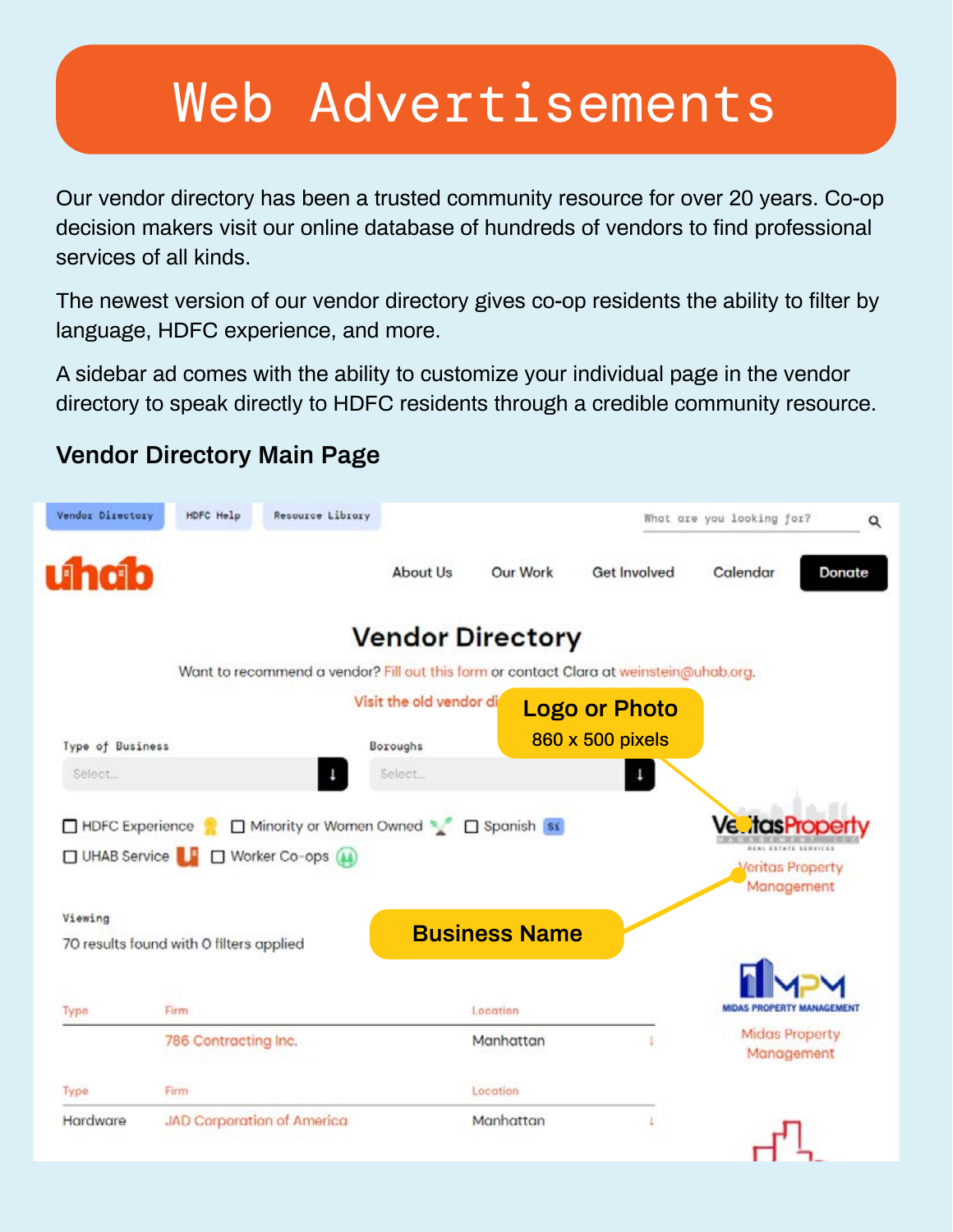### Web Advertisements

A web ad comes with the ability to customize your own personal business landing page. Add your logo, information about your business, and client testimonials to speak directly to co-op residents.

#### **Your Customized Business Page**

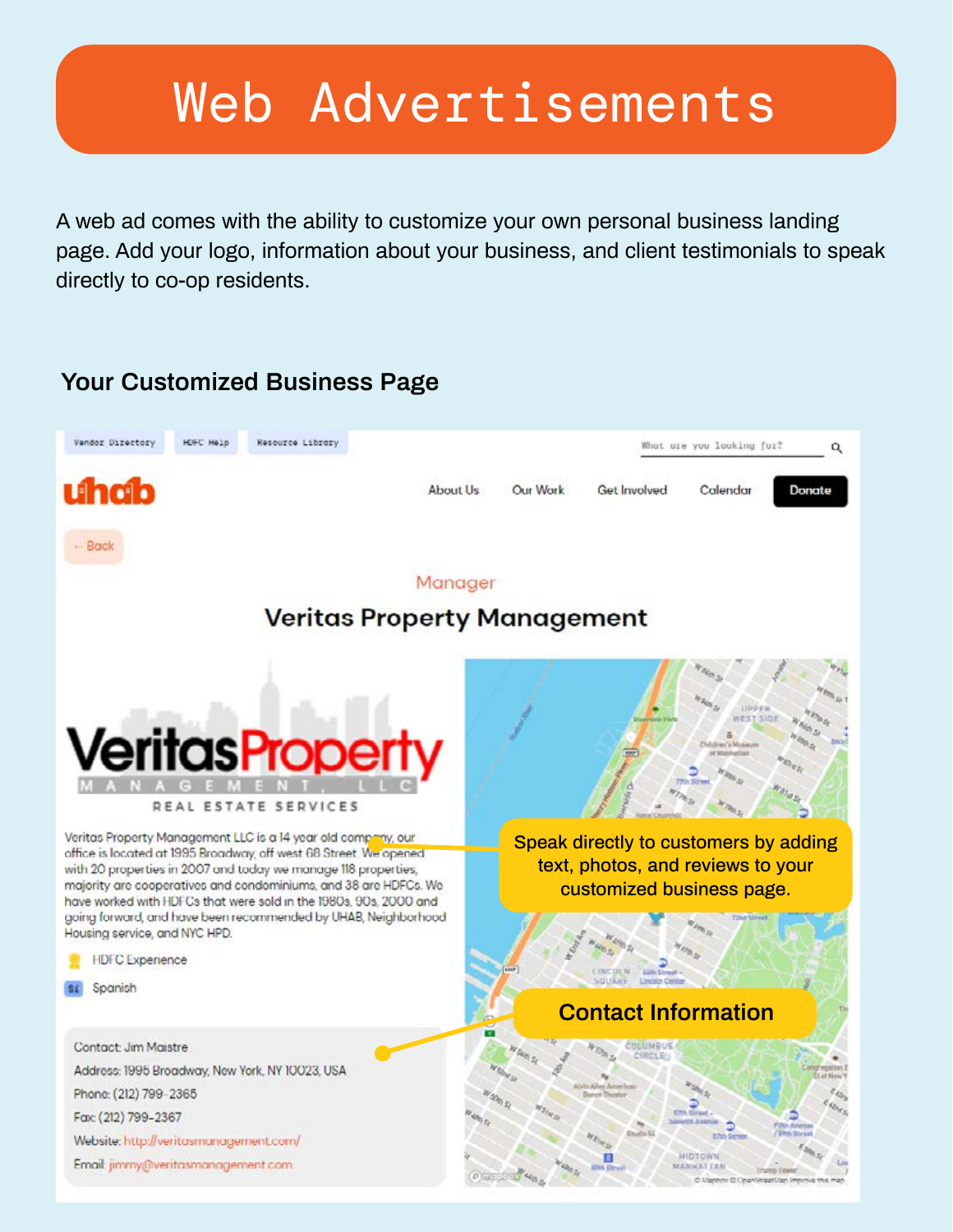# E-blast Advertisements

UHAB's monthly e-blast, HDFC News, goes out to 3,400 co-op board members, shareholders, managers, and professionals. Content includes trainings and events, compliance deadlines for filings and local laws, and resources on HDFC governance and management. Our email open rates are 10% above industry standards.